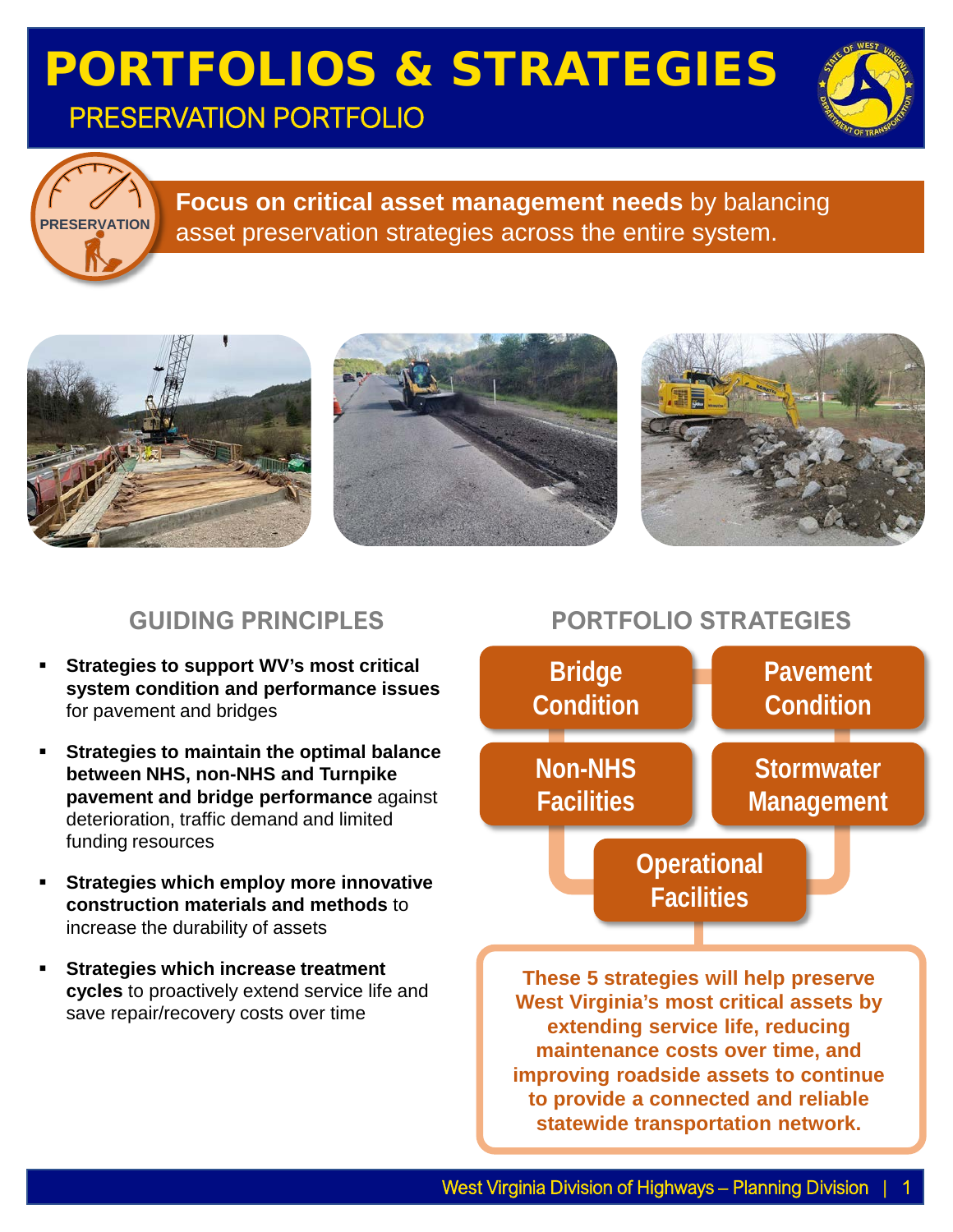### PORTFOLIOS & STRATEGIES PRESERVATION STRATEGIES





#### **Implement the spectrum of asset management principles** to preserve and comprehensively improve bridge conditions.



**BMS** predicts a wave of needed increased investment through the next 10-15 years to address these end of design life bridges. This cycle will continue unless alternative funding sources are identified.

**tools, and apply asset management principles to all bridges**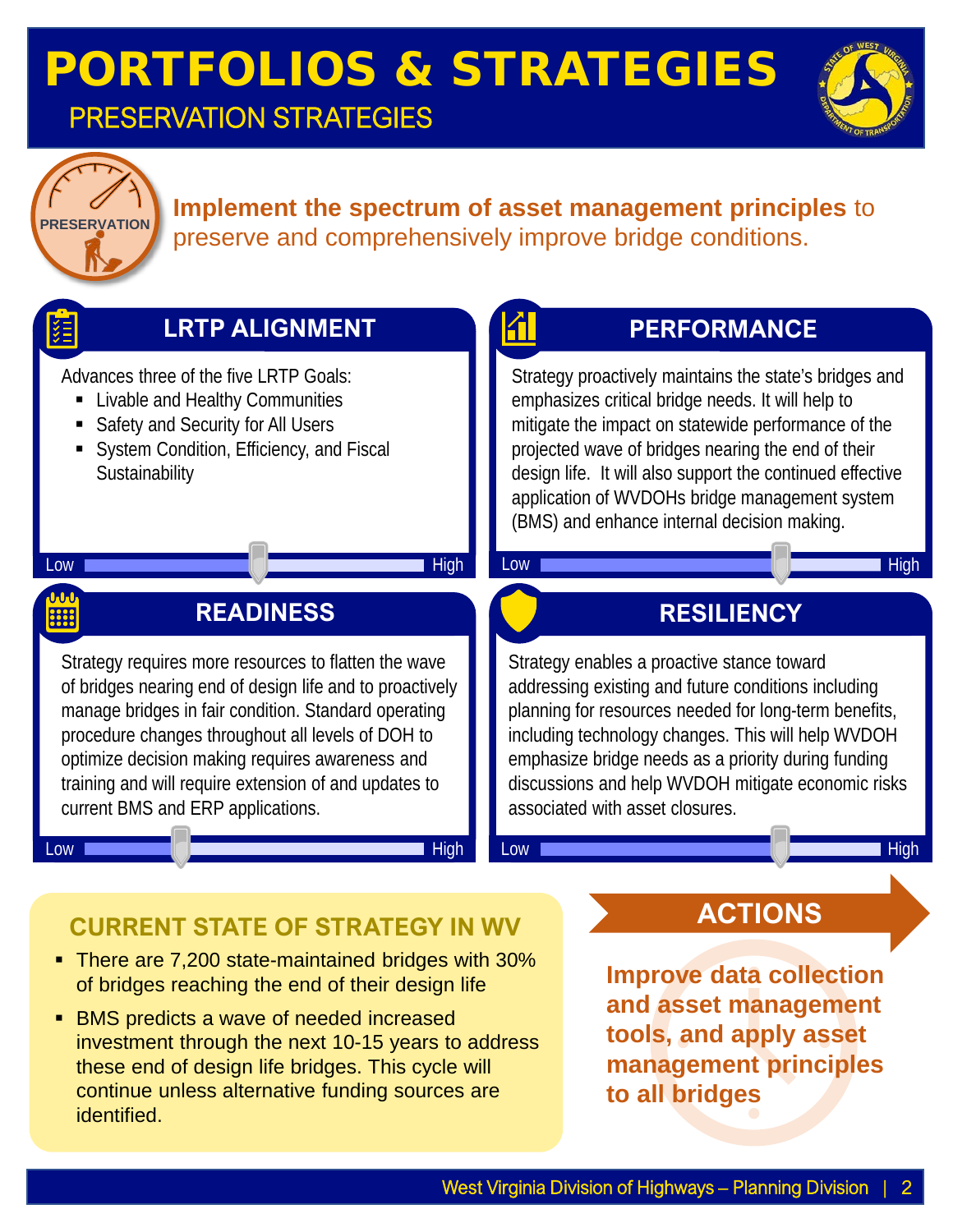### PORTFOLIOS & STRATEGIES PRESERVATION STRATEGIES





貆

#### **Implement the spectrum of asset management principles** to preserve and comprehensively improve pavement conditions.

**A** 



#### **CURRENT STATE OF STRATEGY IN WV**

• There are over 35,000 lane miles in West Virginia

**LRTP ALIGNMENT**

- **Pavement maintenance was identified as the most** important need by stakeholders and pavement condition is considered most visible to West Virginia citizens
- **The Roads to Prosperity program continues to** contribute to condition improvement

**ACTIONS**

**PERFORMANCE**

**Improve data collection and asset management tools, and apply asset management principles to pavements**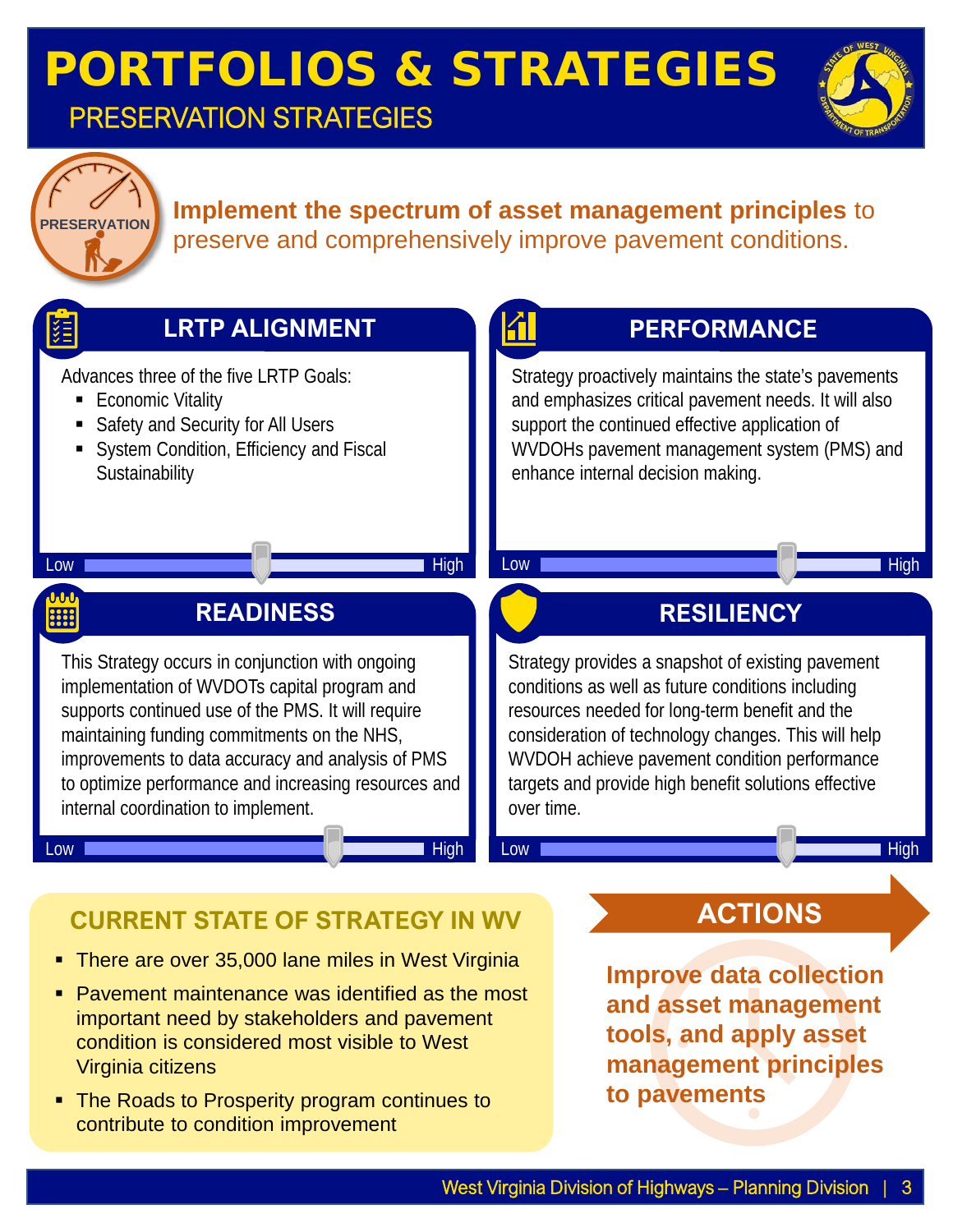# PORTFOLIOS & STRATEGIES

### PRESERVATION STRATEGIES





**Plan for and deliver equitable and balanced asset management principles on non-NHS facilities,** balancing urban and rural needs to foster local and regional commerce, tourism, and community access.



#### **LRTP ALIGNMENT**

Advances three of the five LRTP Goals:

- System Condition, Efficiency and Fiscal **Sustainability**
- **Safety and Security for All Users**
- **Economic Vitality and Freight Movement**

#### **PERFORMANCE**

Strategy aspires to maintain all assets in a state of good repair, promotes asset management goals, and aims to improve highway conditions beyond the National Highway System routes. WVDOH will need to carefully consider how to set performance targets for non-NHS bridges and pavements and implement a program to support performance improvement.

Low **High Account of the Community of the Community of the Community of the Community of the Community of the Co** 

**RESILIENCY**

Strategy emphasizes pavement and bridge needs as a priority during funding discussions. Preservation of

communities maintain and enhance access to the transportation system. It is subject to technology

data investment to foster data-driven decisions.

changes which may require increasing technology and

Low **High Account of the Community of the Community of the Community of the Community of the Community of the Co** 

these assets also will help ensure that rural

#### Low **High Account of the Contract of Contract of the Contract of Text** High

## $\frac{0.00}{1111}$

#### **READINESS**

Strategy builds upon ongoing pavement preservation, rehabilitation and reconstruction efforts underway. It will require more resources including improved data collection on non-NHS facilities, more extensive local coordination, and a review of routes and corridors statewide to prioritize investments that will enhance commerce and tourism.

Low **High Accounts to the Contract of the Contract of The Contract of The Contract of The Contract of The Contract of The Contract of The Contract of The Contract of The Contract of The Contract of The Contract of The Cont** 

## **CURRENT STATE OF STRATEGY IN WV**

- **Expected increase in poor pavement conditions on** non-NHS roadways, many which represent the primary access opportunity for rural communities
- Maintaining assets at minimal state of good repair will require funding and significant coordination
- **Pavement condition continues to be the highest** concern of citizens

**ACTIONS**

**Improve data collection and asset management tools across the entire system, and apply equitable asset management principles**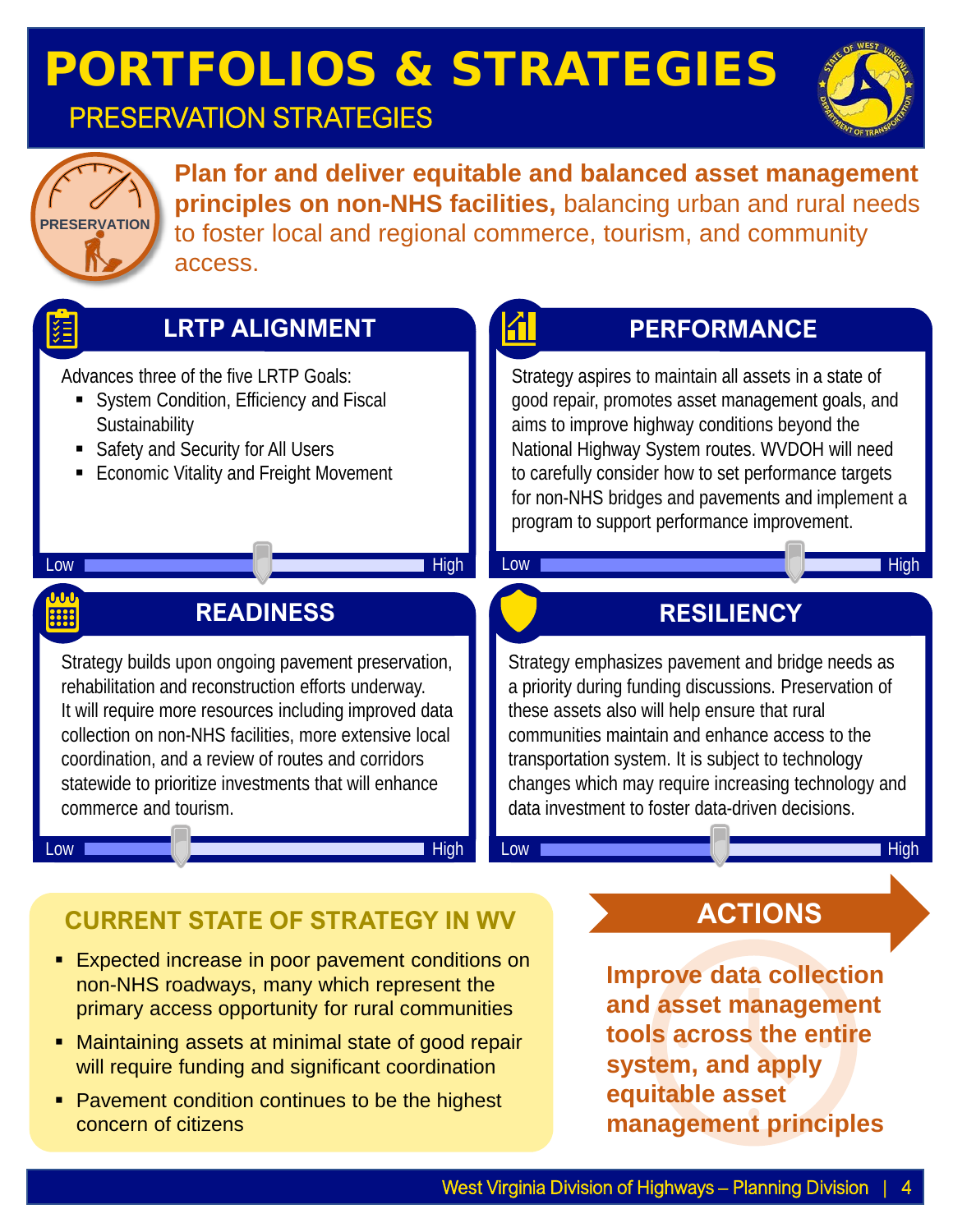### PORTFOLIOS & STRATEGIES PRESERVATION STRATEGIES





**Protect assets and maintain stormwater facilities,** coordinate with emergency management partners and build capacity to respond quickly to emergency related events.